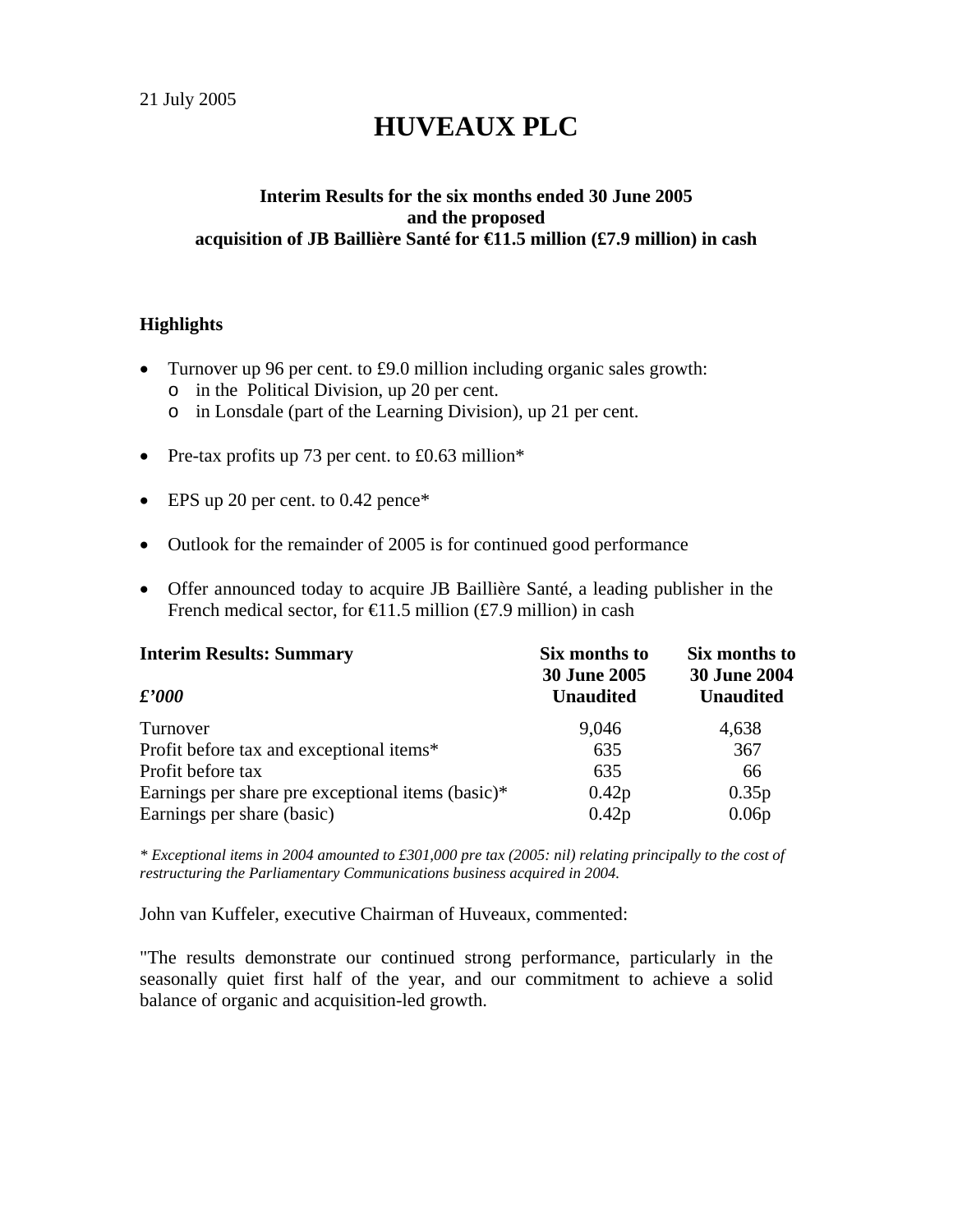The offer announced today for JB Baillière Santé will help us build on the success we have already achieved through our existing ATP-Egora business in the attractive French medical press sector. With the increasing scale of our combined operations, we have now created the Professional Division whose focus will be to provide essential information and continuing education to the medical profession.

The outlook for Huveaux for the remainder of the 2005 financial year remains good and the Board expects the acquisition of JB Baillière Santé to enhance significantly Huveaux's EPS going forward#."

*# This statement should not be taken to mean that the future EPS of Huveaux will necessarily match or exceed the historical reported EPS of Huveaux and no forecast is intended or implied.* 

#### **For further information, please contact:**

| John van Kuffeler, Executive Chairman, Huveaux | 020 7245 0270 |
|------------------------------------------------|---------------|
| James Leviton, Finsbury Limited                | 020 7861 3801 |

An analysts presentation will be held at 9.30 am this morning at the offices of Dresdner Kleinwort Wasserstein, 20 Fenchurch Street, London.

#### **Note to Editors :**

Huveaux is a publishing and media group which operates through its Political, Learning and Professional Divisions. Since being admitted to AIM in December 2001, the Company has successfully completed the acquisition of seven complementary businesses.

Huveaux was founded by John van Kuffeler, formerly Chief Executive and now non-executive Chairman of Provident Financial plc.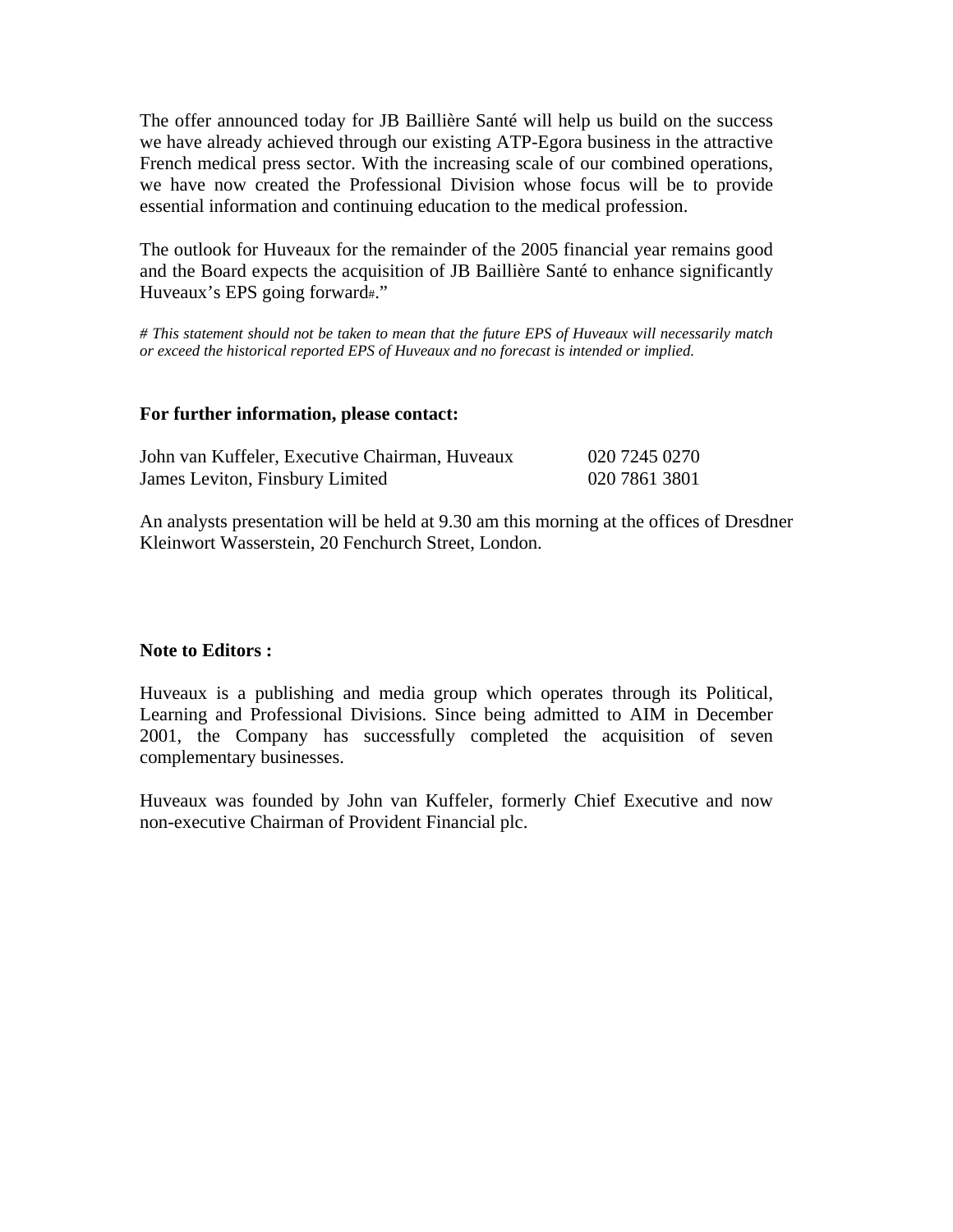### **OPERATING AND FINANCIAL REVIEW**

#### **Financial Performance**

Huveaux achieved substantial growth in sales, profit and EPS in the seasonally quiet first half of 2005.

Sales increased from £4.64 million to £9.05 million of which £3.70 million of the increase came from the three acquisitions made last year. Organic sales growth for the Group was 15 per cent. Pre-tax profits (before exceptional items) increased from £367,000 to £635,000 and adjusted EPS increased 20 per cent. to 0.42 pence per share.

#### **Divisional Highlights**

#### • **Political Division**

The Political Division operates as Dod's Parliamentary Communications in the UK where operations comprise political magazines; new media services; political training and seminars; database and reference books and recruitment. In the EU, our activities consist of reference books, newsletters, magazines, websites and reference books.

The first half results demonstrate an excellent performance from the Political Division which saw underlying organic sales growth of 20 per cent. supplemented by £3.70 million from acquisitions and £0.25 million from the recognition of deferred revenue on the publication of Eurosource.

In the UK, the General Election in May provided a platform for continuing strong demand for advertising in our portfolio of magazines and the value of orders for Dod's Parliamentary Companion reached a new record level.

Our new media websites, political seminars and events and political recruitment businesses each performed well and all achieved good growth.

In France, our political business is trading in line with management's expectations and its results are almost entirely weighted to the second half. In Brussels, Parliament Magazine achieved a further 20 per cent. growth in revenues following its 46 per cent. revenue growth achievement in 2004.

#### • **Professional Division**

Today we announced an offer to acquire JB Baillière Santé, a leading publisher in the French medical press sector based in Paris, for  $\in$ 1.5 million (£7.9 million) in cash. The business will be merged with our existing ATP-Egora operations and as a result of this combined scale the new Professional Division is being created. This acquisition is expected to be significantly earnings enhancing#.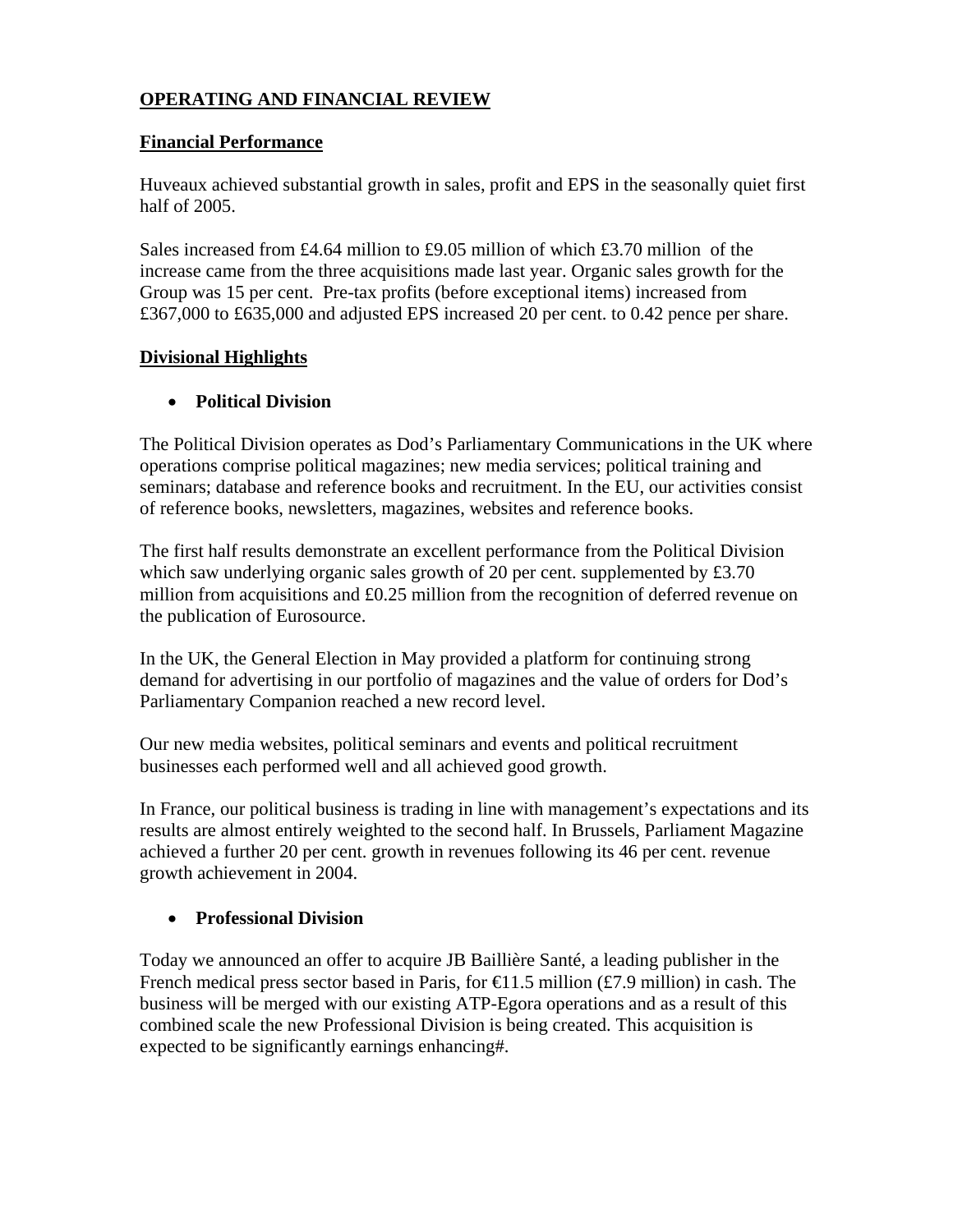During the first half, underlying sales growth at ATP-Egora was 28 per cent. This substantial increase was due in part to two large new contracts which we won for our medical website business in France.

### • **Learning Division**

The Learning Division (formerly entitled the Education & Training Division) comprises Fenman, which publishes material for professional training managers, and Lonsdale, which publishes specialist revision guides for schools.

In response to changing market conditions we have reduced Fenman's dependence on direct marketing, which will result in a business with lower sales but higher profit margins. During the first half of 2005 direct marketing costs were reduced by 35 per cent. and sales were 9 per cent. lower than in the same period last year. The margin benefit is expected to flow through in the second half of this financial year.

The training seminars business continued its strong growth performance. Our subscription magazine, the Training Journal, completed a successful move into our existing London based magazine publishing operations which will deliver both operating efficiencies and further sales opportunities in the future.

Lonsdale achieved overall sales growth of 21 per cent. in the first six months of this year with new titles selling particularly well. The revision guides continue to be a quick and inexpensive solution for achieving better examination results in schools.

## **Cash**

Cash on deposit at 30 June 2005 amounted to £ 625,000. During the first half we settled all deferred cash considerations outstanding from previous acquisitions totalling £1.6 million and paid the final 2004 dividend of £1.1 million. Huveaux continues to maintain a strong balance sheet.

#### **Outlook**

The second half of the year is an important period for the business as it coincides with the start of the academic and parliamentary years in September and October. Forward orders are already strong and the outlook for the remainder of the 2005 financial year continues to be good. This positive position will be further significantly enhanced by the proposed acquisition of JB Baillière Santé which was announced today.

Acquisitions remain an important part of Huveaux's growth strategy and the Board is currently pursuing another acquisition opportunity.

*# This statement should not be taken to mean that the future EPS of Huveaux will necessarily match or exceed the historical reported EPS of Huveaux and no forecast is intended or implied.*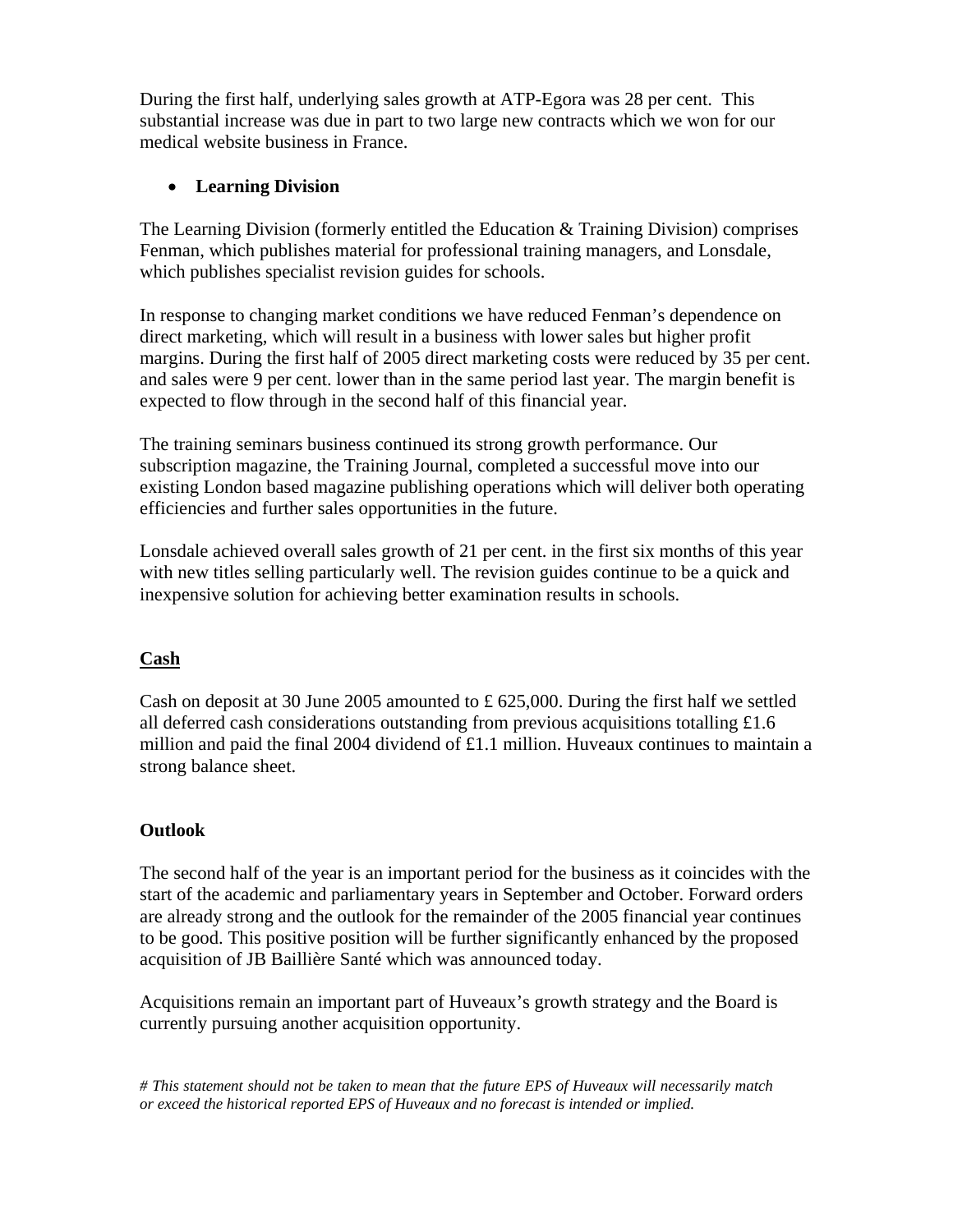#### **HUVEAUX PLC CONSOLIDATED PROFIT AND LOSS ACCOUNT**

|                                                    | <b>Notes</b>   | For the six      | For the six  | For the year        |
|----------------------------------------------------|----------------|------------------|--------------|---------------------|
|                                                    |                | months ended     | months ended | ended               |
|                                                    |                | 30 June          |              | 30 June 31 December |
|                                                    |                | 2005             | 2004         | 2004                |
|                                                    |                | <b>Unaudited</b> | Unaudited    | Audited             |
|                                                    |                | £000s            | £000s        | £000s               |
| <b>Turnover</b>                                    |                |                  |              |                     |
| Continuing operations                              | $\mathfrak{Z}$ | 9,046            | 3,192        | 7,572               |
| Acquisitions                                       | $\overline{3}$ |                  | 1,446        | 6,861               |
|                                                    |                | 9,046            | 4,638        | 14,433              |
| Cost of sales                                      |                | (5,370)          | (2,006)      | (6,872)             |
| <b>Gross profit</b>                                |                | 3,676            | 2,632        | 7,561               |
| Administrative expenses                            |                | (3,045)          | (2,308)      | (5,217)             |
| <b>Exceptional</b> items                           |                |                  | (301)        | (322)               |
| <b>Total operating expenses</b>                    |                | (3,045)          | (2,609)      | (5,539)             |
| Continuing operations                              | 3              | 631              | 61           | 1,281               |
| Acquisitions                                       |                |                  | (38)         | 741                 |
| <b>Total operating profit</b>                      |                | 631              | 23           | 2,022               |
| Other interest receivable<br>and similar<br>income |                | 27               | 52           | 116                 |
| Interest payable and similar charges               |                | (23)             | (9)          | (10)                |
| Profit on ordinary activities before               |                |                  |              |                     |
| taxation                                           |                | 635              | 66           | 2,128               |
| Tax on profit on ordinary activities               | 4              | (190)            | (20)         | (345)               |
| Profit for the period                              |                | 445              | 46           | 1,783               |
| Dividends on equity shares                         |                |                  |              | (1,065)             |
| Retained profit for the period                     |                | <u>445</u>       | <u>46</u>    | <u>718</u>          |
| Adjusted basic earnings per share before           |                |                  |              |                     |
| exceptional items                                  | 5              | $0.42\text{ p}$  | 0.35 p       | 2.19 p              |
| Earnings per share – basic                         | 5              | $0.42\text{ p}$  | $0.06$ p     | 1.94 p              |
| Earnings per share – diluted                       | 5              | $0.42\text{ p}$  | $0.06$ p     | 1.92 p              |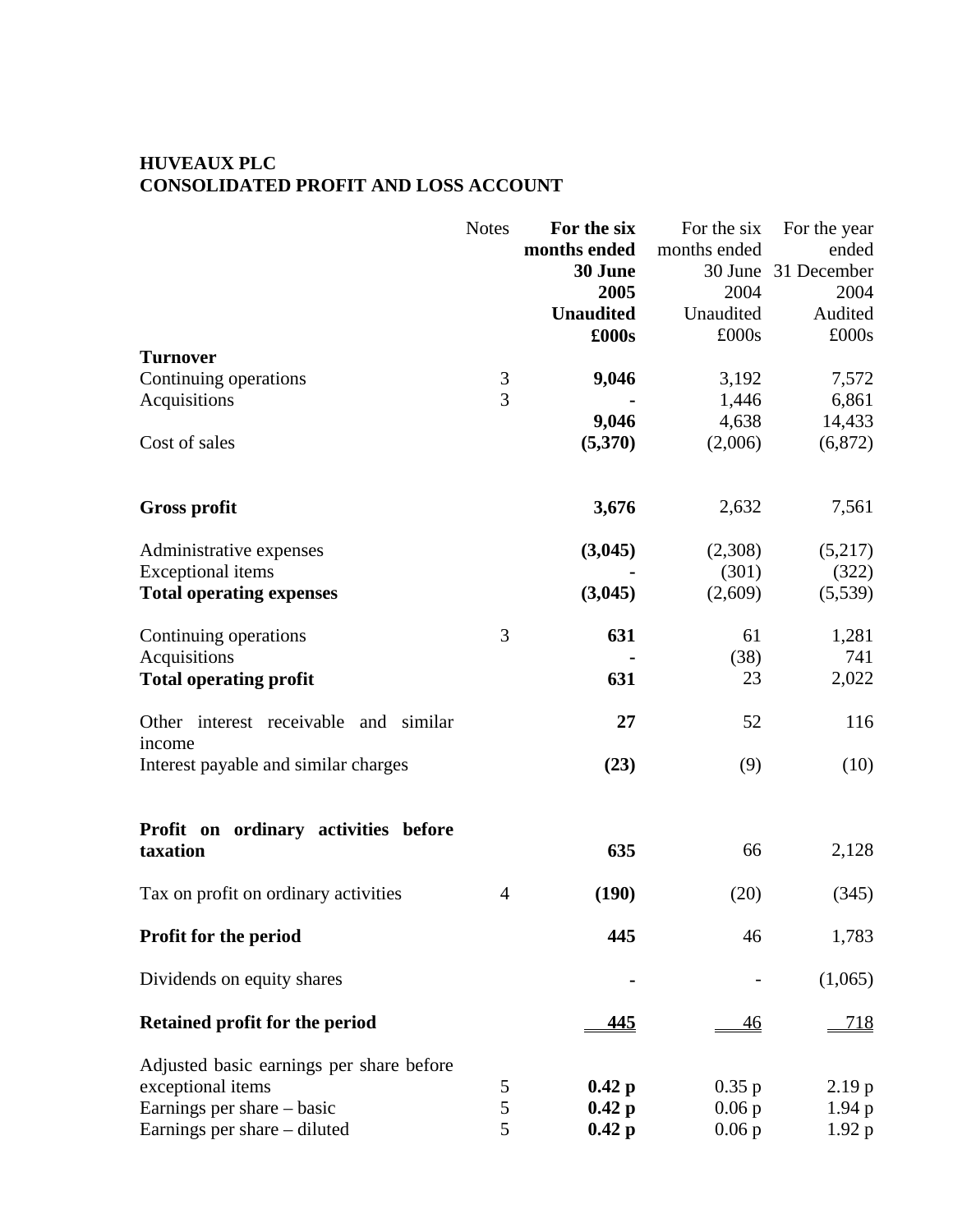### **HUVEAUX PLC CONSOLIDATED BALANCE SHEET**

|                                              | <b>Notes</b> | As at            | As at     | As at         |
|----------------------------------------------|--------------|------------------|-----------|---------------|
|                                              |              | 30 June          | 30 June   | 31 December   |
|                                              |              | 2005             | 2004      | 2004          |
|                                              |              | <b>Unaudited</b> | Unaudited | Audited       |
|                                              |              | £000s            | £000s     | £000s         |
| <b>Fixed assets</b>                          |              |                  |           |               |
| Intangible assets                            | 6            | 38,046           | 37,967    | 38,046        |
| Tangible assets                              |              | 836              | 687       | 800           |
|                                              |              | 38,882           | 38,654    | 38,846        |
| <b>Current assets</b>                        |              |                  |           |               |
| <b>Stocks</b>                                |              | 1,287            | 1,022     | 1,329         |
| Debtors                                      |              | 6,317            | 3,522     | 4,638         |
| Cash at bank and in hand                     |              | 625              | 2,653     | 3,120         |
|                                              |              | 8,229            | 7,197     | 9,087         |
| <b>Creditors:</b> amounts falling due within |              |                  |           |               |
| one year                                     |              | (7, 565)         | (7,390)   | (8,736)       |
| <b>Net current assets</b>                    |              | 664              | (193)     | 351           |
| <b>Total assets less current liabilities</b> |              | 39,546           | 38,461    | 39,197        |
| <b>Creditors:</b> amounts falling due after  |              |                  |           |               |
| more than one year                           |              |                  |           | (77)          |
| Provision for liabilities and charges        |              |                  | (38)      |               |
| <b>Net assets</b>                            |              | 39,546           | 38,423    | <u>39,120</u> |
| <b>Capital and reserves</b>                  |              |                  |           |               |
| Called-up equity share capital issued        |              | 10,761           | 10,646    | 10,646        |
| Called-up equity share capital not<br>issued |              |                  | 400       | 400           |
| Share premium account                        |              | 26,726           | 26,450    | 26,444        |
| Merger reserve                               |              | 409              | 409       | 409           |
| Profit and loss account                      |              | 1,650            | 518       | 1,221         |
| <b>Equity shareholders' funds</b>            | 7            | 39,546           | 38,423    | 39,120        |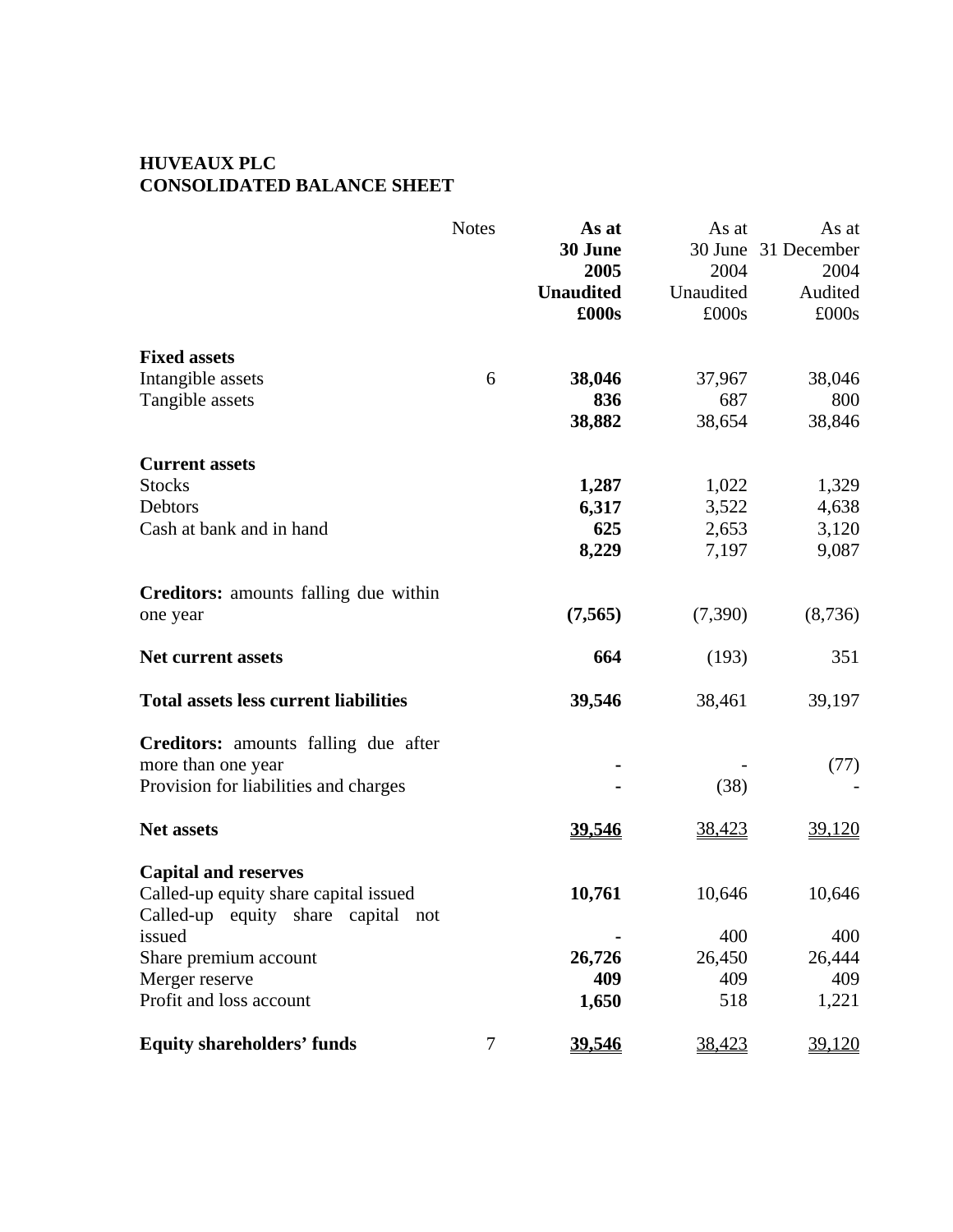## **HUVEAUX PLC CONSOLIDATED CASH FLOW STATEMENT**

|                                                                                                 | <b>Notes</b> | As at<br>30 June<br>2005<br><b>Unaudited</b><br>£000s | As at<br>30 June<br>2004<br>Unaudited<br>£000s | As at<br>31 December<br>2004<br>Audited<br>£000s |
|-------------------------------------------------------------------------------------------------|--------------|-------------------------------------------------------|------------------------------------------------|--------------------------------------------------|
| Reconciliation of operating profit to<br>cash<br>from<br>flow<br>operating<br>net<br>activities |              |                                                       |                                                |                                                  |
| Operating profit                                                                                |              | 631                                                   | 23                                             | 2,022                                            |
| Depreciation charges                                                                            |              | 154                                                   | 25                                             | 238                                              |
| Decrease/ (increase) in stocks                                                                  |              | 25                                                    | (166)                                          | (483)                                            |
| (Increase)/ decrease in debtors                                                                 |              | (1,741)                                               | 794                                            | (773)                                            |
| Increase/ (decrease) in creditors                                                               |              | 1,284                                                 | (580)                                          | (108)                                            |
| inflow<br><b>Net</b><br>cash<br>from<br>operating<br>activities                                 |              | 353                                                   | <u>96</u>                                      | 896                                              |
| <b>Cash Flow statement</b>                                                                      |              |                                                       |                                                |                                                  |
| <b>Cash flow from operating activities</b><br><b>Returns on investments and servicing</b>       |              | 353                                                   | 96                                             | 896                                              |
| of finance                                                                                      | 8            | 4                                                     | 43                                             | 106                                              |
| <b>Taxation</b>                                                                                 |              |                                                       | (7)                                            | (49)                                             |
| Capital expenditure and financial                                                               |              |                                                       |                                                |                                                  |
| investment                                                                                      | 8            | (193)                                                 | (29)                                           | (309)                                            |
| <b>Acquisitions and disposals</b>                                                               | 8            | (1,571)                                               | (17,084)                                       | (17, 122)                                        |
| <b>Equity dividends paid</b>                                                                    |              | (1,076)                                               | (629)                                          | (629)                                            |
| <b>Management of liquid resources</b>                                                           |              |                                                       |                                                | (47)                                             |
| Cash outflow before financing                                                                   |              | (2,483)                                               | (17,610)                                       | (17, 154)                                        |
| <b>Financing</b>                                                                                | 8            | (3)                                                   | 16,793                                         | 16,787                                           |
| Decrease in cash in the year                                                                    |              |                                                       |                                                |                                                  |
|                                                                                                 | 9            | (2, 486)                                              | (817)                                          | (367)                                            |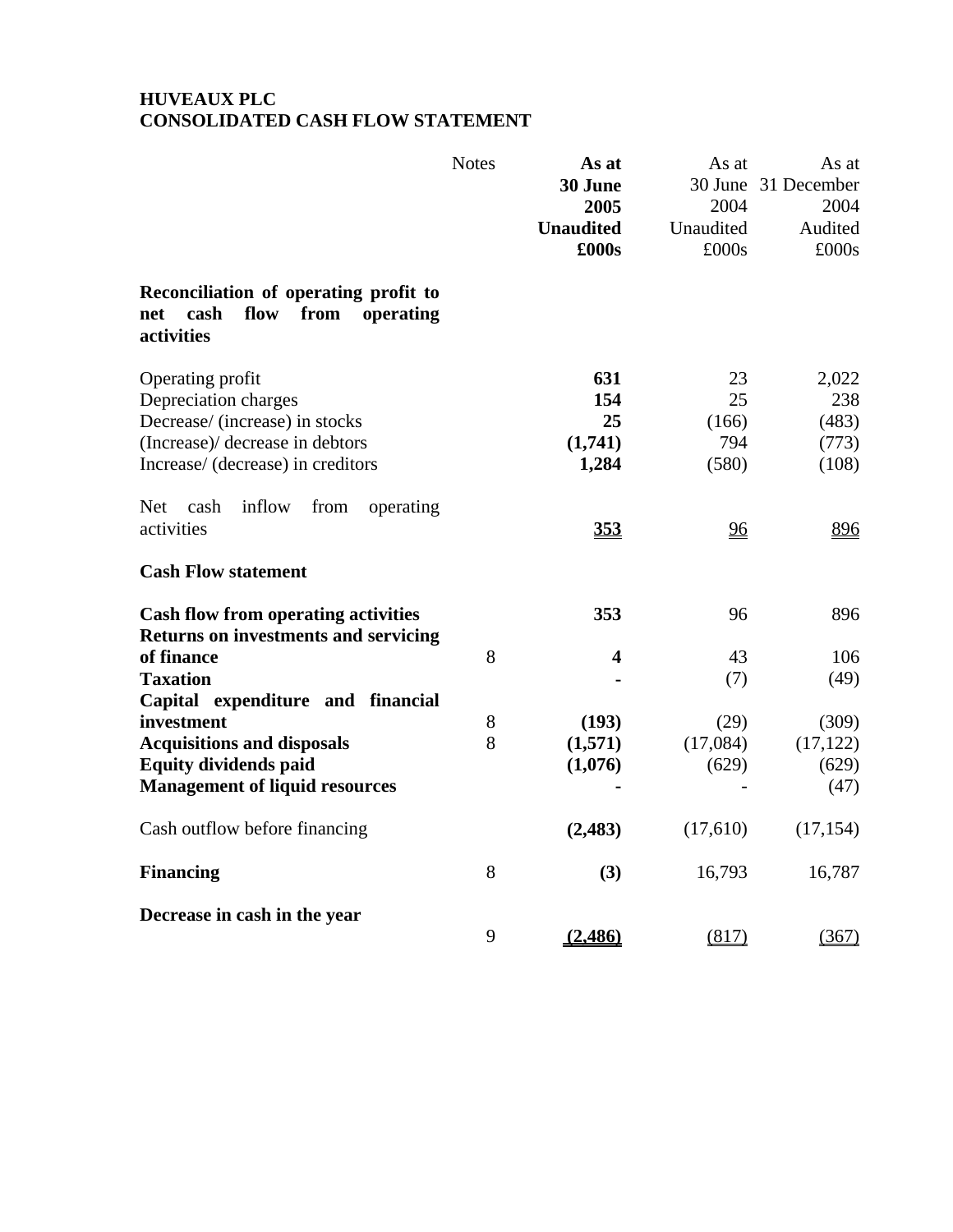- **1.** These accounts comply with relevant accounting standards and have been prepared using the accounting policies set out in the Annual Report 2004.
- **2.** The financial information included in this document does not constitute statutory accounts within the meaning of section 240 of the Companies Act 1985. The accounts for the year ended 31 December 2004, which have been filed with the Registrar of Companies, received an unqualified audit report and did not contain a statement under section 237(2) or (3) of the Companies Act 1985. The financial information contained herein in respect of the six month period to 30 June 2005 is unaudited.

#### **3. Segmental information**

All amounts shown relate to one business segment, that of publishing.

|                                                                | Period ended Period ended |           | Year ended          |
|----------------------------------------------------------------|---------------------------|-----------|---------------------|
|                                                                | 30 June                   |           | 30 June 31 December |
|                                                                | 2005                      | 2004      | 2004                |
|                                                                | <b>Unaudited</b>          | Unaudited | Audited             |
|                                                                | £000s                     | £000s     | £000s               |
| Group turnover by geographical area                            |                           |           |                     |
| <b>United Kingdom</b>                                          |                           |           |                     |
| Continuing operations                                          | 7,060                     | 3,101     | 6,645               |
| Acquisitions                                                   |                           | 1,214     | 5,580               |
|                                                                | 7,060                     | 4,315     | 12,225              |
| Continental Europe and the rest of the world                   |                           |           |                     |
| Continuing operations                                          | 1,986                     | 91        | 927                 |
| Acquisitions                                                   |                           | 232       | 1,281               |
|                                                                | 1,986                     | 323       | 2,208               |
| Total turnover                                                 | 9,046                     | 4,638     | 14,433              |
| Operating profit before exceptional items by geographical area |                           |           |                     |
| <b>United Kingdom</b>                                          |                           |           |                     |
| Continuing operations                                          | 623                       | 239       | 1,182               |
| Acquisitions                                                   |                           | 261       | 614                 |
|                                                                | 623                       | 500       | 1,796               |
| Continental Europe & the rest of the world                     |                           |           |                     |
| Continuing operations                                          | 8                         | (178)     | 99                  |
| Acquisitions                                                   |                           | (299)     | 127                 |
|                                                                | 8                         | (477)     | 226                 |
| Total operating profit                                         | <u>631</u>                | <u>23</u> | 2,022               |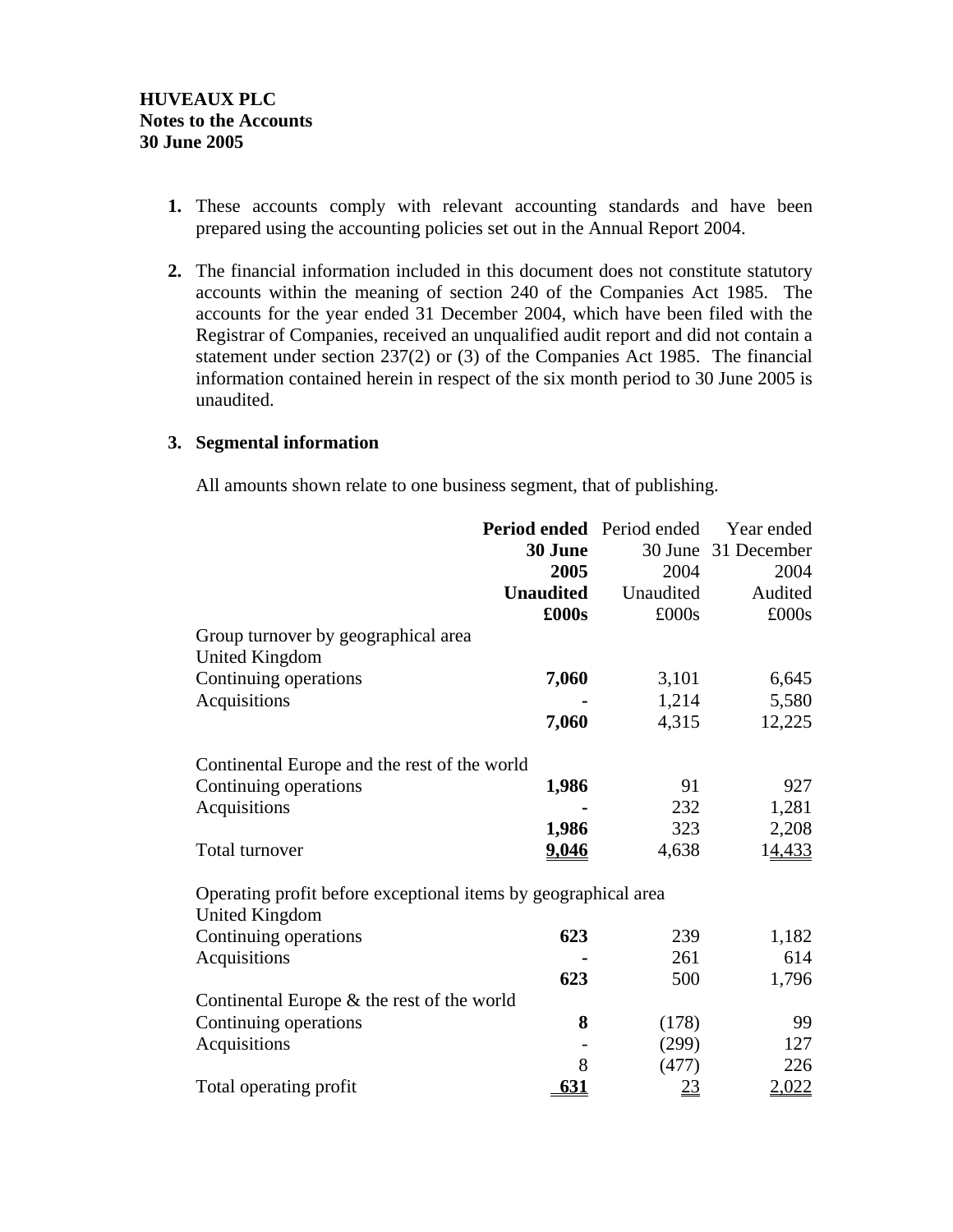| Net assets/ (liabilities) by geographical area |        |               |               |
|------------------------------------------------|--------|---------------|---------------|
| United Kingdom                                 |        |               |               |
| Continuing operations                          | 38,878 | 38,526        | 38,553        |
| Acquisitions                                   |        | 106           | (575)         |
|                                                | 38,878 | 38,632        | 37,978        |
| Continental Europe $\&$ rest of the world      |        |               |               |
| Continuing operations                          | 668    |               | 595           |
| Acquisitions                                   |        | (210)         | 547           |
|                                                | 668    | (209)         | 1,142         |
| Total net assets                               | 39.546 | <u>38,423</u> | <u>39,120</u> |
|                                                |        |               |               |

Turnover by geographic destination is not materially different from turnover by geographic origin.

#### **4. Taxation**

The taxation charge for the six months ended 30 June 2005 is based on the expected annual tax rate.

### **5. Earnings per share**

|                                              | <b>Period ended</b> Period ended |                   | Year ended          |
|----------------------------------------------|----------------------------------|-------------------|---------------------|
|                                              | 30 June                          |                   | 30 June 31 December |
|                                              | 2005                             | 2004              | 2004                |
|                                              | <b>Unaudited</b>                 | Unaudited         | Audited             |
|                                              | £000s                            | £000s             | £000s               |
| Profit attributable to shareholders          | 445                              | 46                | 1,783               |
|                                              |                                  |                   |                     |
| Add: exceptional items                       |                                  | 301               | 322                 |
| Less: tax in respect of exceptional items    |                                  | (90)              | (97)                |
| Adjusted profit attributable to shareholders | <u>445</u>                       | 257               | 2,008               |
|                                              |                                  |                   |                     |
|                                              | 2005                             | 2004              | 2004                |
|                                              | <b>Shares</b>                    | <b>Shares</b>     | <b>Shares</b>       |
| Weighted average number of shares            |                                  |                   |                     |
| In issue during the year - basic             | 107, 108, 770                    | 74,142,326        | 91,737,954          |
| Dilutive potential ordinary shares           | 21,761                           |                   | 1,179,162           |
| Diluted                                      | 107.130,531                      | <u>74,142,326</u> | <u>92,917,116</u>   |
|                                              |                                  |                   |                     |
| Adjusted earnings per share before           |                                  |                   |                     |
| exceptional items (pence)                    | 0.42                             | 0.35              | 2.19                |
| Earnings per share-basic (pence)             | 0.42                             | 0.06              | 1.94                |
| Earnings per share-diluted (pence)           | 0.42                             | 0.06              | 1.92                |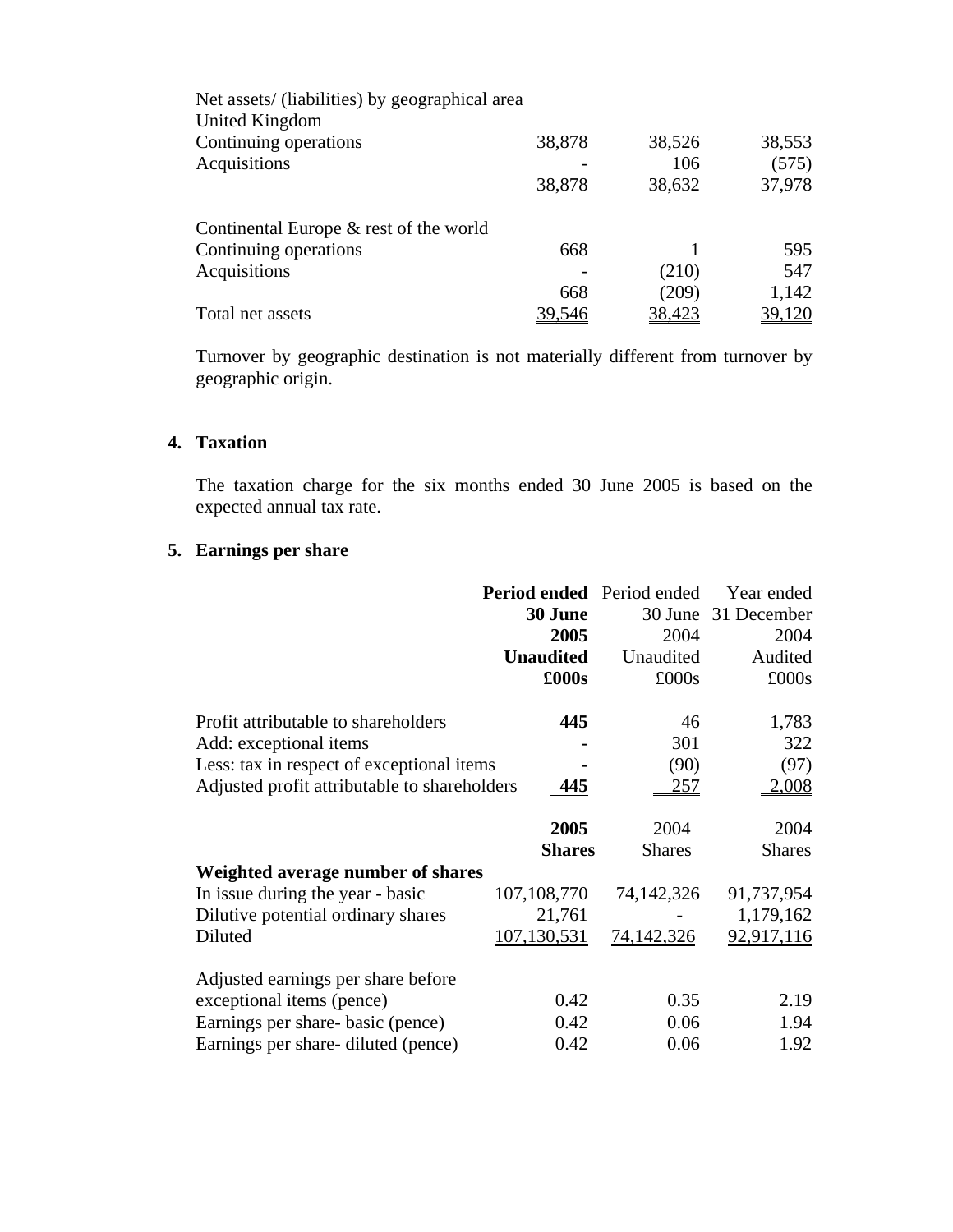## **6. Intangible fixed assets**

|                               | <b>Period ended</b> Period ended |               | Year ended          |
|-------------------------------|----------------------------------|---------------|---------------------|
|                               | 30 June                          |               | 30 June 31 December |
|                               | 2005                             | 2004          | 2004                |
|                               | <b>Unaudited</b>                 | Unaudited     | Audited             |
|                               | $\pounds000s$                    | $\pounds000s$ | £000s               |
| Cost & net book value         |                                  |               |                     |
| Opening balance               | 38,046                           | 19,451        | 19,451              |
| Additions                     |                                  |               |                     |
| Additions through acquisition |                                  | 18,516        | 18,564              |
| Fair value adjustments        |                                  |               | 26                  |
| Closing balance               |                                  |               | 38,046              |

## **7. Reconciliation of movements in equity shareholders' funds**

|                                                                        | Total equity  |
|------------------------------------------------------------------------|---------------|
| shareholders' funds                                                    |               |
|                                                                        | Unaudited     |
|                                                                        | $\pounds000s$ |
|                                                                        |               |
| Profit for the period                                                  | 445           |
| Currency translation differences on foreign currency net investments   | (16)          |
| Costs associated with issue of shares to former owners of Lonsdale SRG | (3)           |
| Net increase in shareholders' funds                                    | 426           |
| Shareholders' funds at 31 December 2004                                | 39,120        |
| Shareholders' funds at 30 June 2005                                    | 39,546        |